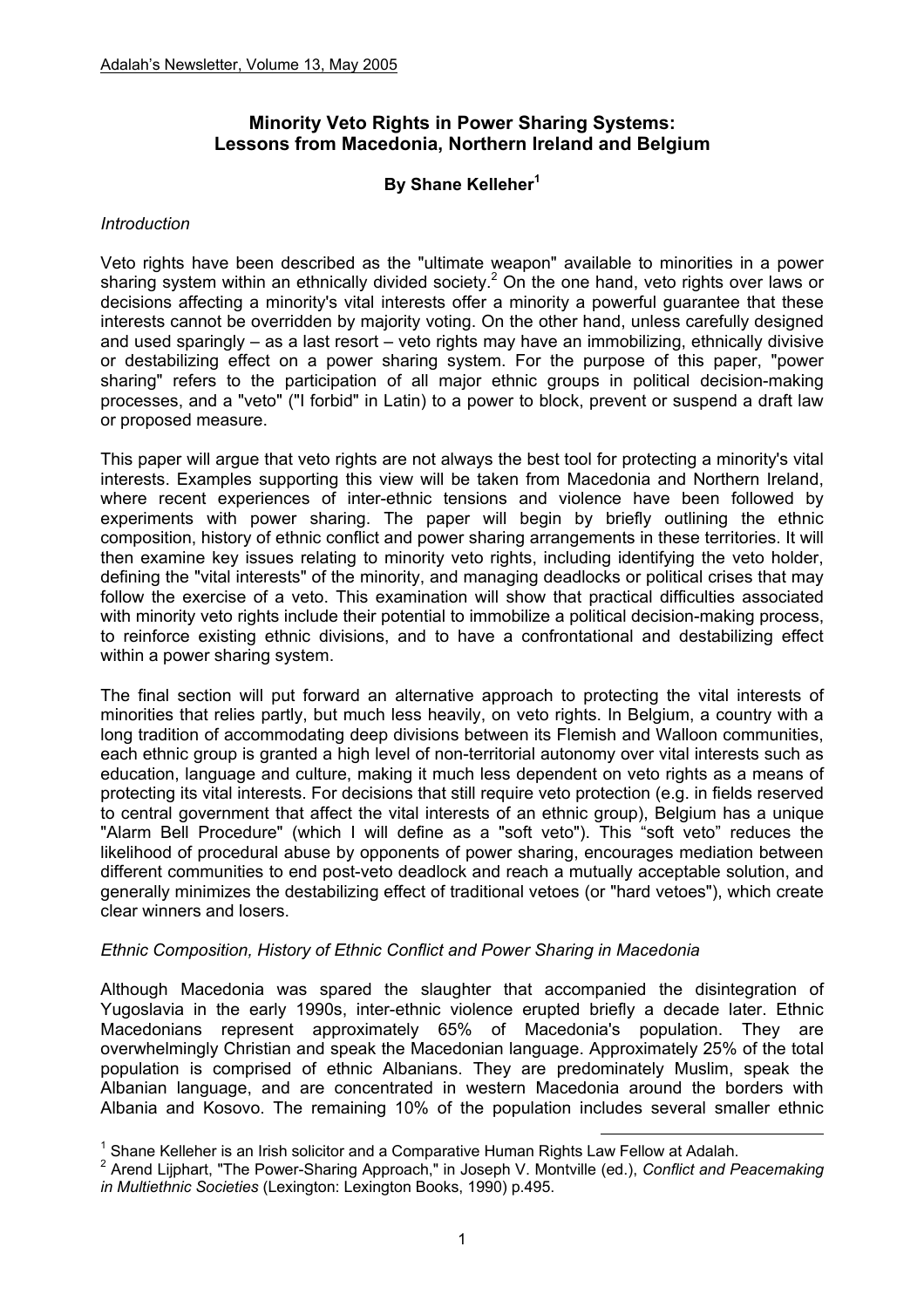minorities including the Turkish, Roma, Serb, Vlach and Bosniac minorities. $3$  In 1991, the newly independent state adopted a Constitution which described Macedonia as, "the national state of the Macedonian people." The ethnic Albanian minority was strongly opposed to the 1991 Constitution, arguing that it relegated Macedonia's ethnic minorities to the status of secondclass citizens.<sup>4</sup> The alienation of ethnic Albanians from the new state was further reinforced by discrimination; despite constituting approximately 25% of the population, ethnic Albanians accounted for only 7% of the civil service and 3% of the police force in 2001. Ethnic Albanian rebels began a violent uprising in Spring 2001, and, following swift intervention by the EU/NATO, the government and rebels concluded a peace agreement (the "Ohrid Agreement") in August 2001.<sup>5</sup> This agreement resulted in constitutional recognition of ethnic Albanians and other ethnic minorities as constituent peoples of the Macedonian state, the granting of powerful veto rights to ethnic minorities over laws affecting their vital interests, increased recognition of the Albanian language, and a commitment to proportional representation for ethnic Albanians at all levels of the civil service and police force. In addition, an informal practice of inclusion of ethnic Albanian political parties and ministers in coalition governments, dating back to 1991, was continued.<sup>6</sup> These power sharing arrangements have survived several crises to date, defying the predictions of many.

### *Ethnic Composition, History of Ethnic Conflict and Power Sharing in Northern Ireland*

Ethnic conflict in Ireland is rooted in centuries of colonization by the neighbouring island of Britain. In 1921, part of the island gained independence, but six counties remained in the United Kingdom, forming the province of Northern Ireland, the population of which according to the latest census is approximately 53% Protestant and  $44\%$  Catholic.<sup>7</sup> The main cleavage in Northern Ireland's population is national affiliation, reinforced by a corresponding but secondary cleavage on the basis of religious affiliation. Unionists, who want Northern Ireland to remain part of the United Kingdom, are overwhelmingly Protestant. Nationalists, who favour Northern

<www.iwpr.net/index.pl?archive/bcr/bcr\_20010406\_1\_eng.txt>

**EXECTS** The precise breakdown of the Macedonian population by ethnic affiliation according to the census of 2002 is Macedonian 64.8%, Albanian 25.17%, Turkish 3.58%, Roma 2.66%, Serb 1.78%, Vlach 0.48%, Bosniac 0.84% and Other 1.04%.

<sup>&</sup>lt;sup>4</sup> The relationship between identification of the state with a majority ethnic group and discrimination against minority ethnic groups is one of the most interesting features of ethnic relations in pre-2001 Macedonia. In an interview published on 6 April 2001, Arben Xhaferi, the leader of the Albanian Democratic Party, described the attitude of ethnic Albanians to the 1991 Constitution as follows: "To whom does the state belong? Macedonians want to create the state as their own ethnic property ... against the will of the Albanian minority. Since then we have had permanent … conflict over the concept of the state. But the concept of the state – the constitution of the state – is incompatible with multi-ethnic reality. So the question now is whether we change the reality through ethnic cleansing or [change] the concept of the state?" See "An Optimist in Panic – An Interview with Arben Xhaferi," on the website of the London-based Institute for War and Peace Reporting.

<sup>&</sup>lt;sup>5</sup> The formal title of the Ohrid Agreement is the "Framework Agreement dated 13 August 2001." See Vladimir Jovanovski and Lirim Dulovi, "A New Battlefield: the Struggle to Ratify the Ohrid Agreement," in Keith S. Brown, Paulette Farisides, Saso Ordanoski & Agim Fetahu (eds.), *Ohrid and Beyond*, (London: Institute for War and Peace Reporting, 2002) for a lively account of the peace negotiations leading up to the Ohrid Agreement and the difficulties encountered in persuading the Macedonian parliament to ratify the changes to the Constitution required by the Ohrid Agreement.

 $6$  For further background on ethnic relations and power sharing in Macedonia, see Lisen Bashkurti, "Political Dynamics within the Balkans: the Cases of Bosnia Herzegovina, Macedonia, Bulgaria, Serbia and Montenegro", *Chicago Kent Law Review*, Volume 80:1 (2005) p.49; and David J. Ludlow, "Preventive Peacekeeping in Macedonia: An Assessment of U.N. Good Offices Diplomacy", *Brigham Young University Law Review*, Issue 1 (2003) p.761, and the Electronic Map of Ethno-Political Conflict webpage for Macedonia on the website of the German based European Centre for Minority Issues. <www.ecmi.de/emap/mk\_C04\_03a.html>

 $7$  The precise breakdown of the population of Northern Ireland by religious affiliation according to the census of 2001 is Protestant 53.13%, Catholic 43.76%, Other 0.39% and None 2.72%.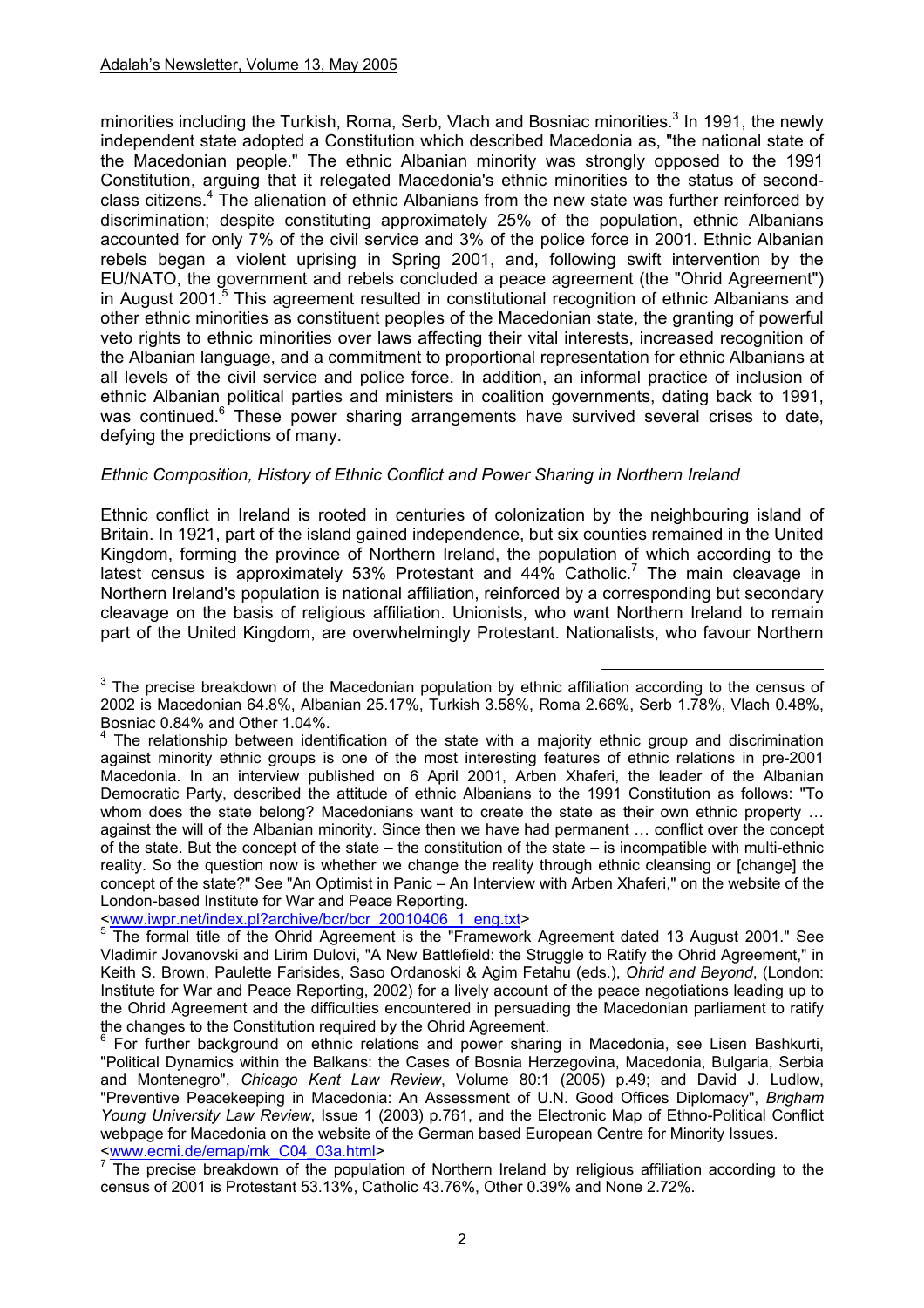Ireland's secession from the United Kingdom and unification with Ireland, are predominantly Catholic. From 1921 to 1972, Northern Ireland was largely self-governing, with its own parliamentary assembly and executive ("Stormont"). However, its Westminster-style system of government resulted in Unionist hegemony and no Catholic cabinet minister was appointed between 1921 and 1968.<sup>8</sup> Persistent discrimination against Catholics fuelled ethnic tensions and, in the mid-1960s, Catholics established a civil rights movement, inspired by the US model, demanding equal treatment in areas such as political representation, policing, housing and public sector employment. The almost exclusively Protestant police force, supported by emergency legislation, cracked down heavily on civil rights marches, most notoriously "Bloody Sunday," 30 January 1972, when 13 Catholic civil rights marchers were shot dead by British soldiers. In March 1972 the UK government abolished Stormont and re-imposed direct rule from Westminster. Sectarian violence (the "Troubles") continued until the early 1990s and claimed over 3,000 lives. In 1994 the IRA $<sup>9</sup>$  declared a ceasefire, and in 1998 the Irish and</sup> British governments concluded a comprehensive peace agreement (the "Good Friday Agreement<sup>"10</sup>), which was subsequently approved by the people of Ireland and Northern Ireland in concurrent public referenda. The Good Friday Agreement established ambitious new power sharing institutions including a 108-member Northern Ireland Assembly elected by proportional representation and a Northern Ireland Executive comprising ministers from all the major Unionist and Nationalist political parties. It also introduced a cross-community voting procedure, granting the Unionist and Nationalist groups mutual veto rights for certain votes in the Northern Ireland Assembly.11 However, implementation of the Good Friday Agreement has been sporadic and troubled and, since the power sharing institutions were suspended, for the fourth time, in October 2002, Northern Ireland has been ruled directly from Westminster and power sharing has ground to a halt.

### *The Role of Veto Rights in Power Sharing Systems in Ethnically Divided Societies*

One of the main roles of veto rights in a power sharing system within an ethnically divided society is to encourage decision-making that is acceptable to different ethnic groups. In theory, the threat of a veto being exercised is intended to deter one ethnic group from proceeding with a proposal that infringes the vital interests of another ethnic group. A veto may be justified on the basis that guarantees of proportional representation of minority groups in a power sharing assembly and/or executive are not sufficient to protect the vital interests of that minority because the minority may simply be outvoted. Therefore, veto rights are intended as an

<sup>8&</sup>lt;br>Bittalling thought-provoking analysis of the political history of Northern Ireland, see John McGarry, "'Democracy' in Northern Ireland: Experiments in Self-Rule from the Protestant Ascendancy to the Good Friday Agreement," *Nations and Nationalism*, Volume 8:4 (2002) p.451. McGarry's description of discrimination against Catholics in the twilight of the Stormont era (1921–1972) is worth quoting at length: "Catholics were discriminated against in public-sector employment and in public housing. Local government wards were gerrymandered to turn local Catholic majorities into minorities. A police force…was established that was almost exclusively Protestant. It was backed by emergency legislation that was used to quell minority dissent. The Flags and Emblems Act … permitted police to take down displays of the [Irish flag] but not the [British flag]. There was not a single Catholic cabinet minister appointed until 1968 … when the regime was experiencing terminal crisis. The only legislation passed as a result of an opposition (Catholic) motion was the Wild Birds Act of 1931."

<sup>9</sup> The Provisional Irish Republican Army, commonly known as the IRA, is a paramilitary organization whose goals include British withdrawal from Ireland and the establishment of a United Ireland as a socialist republic.

<sup>10</sup> The formal title of the Good Friday Agreement is the "Agreement reached in the Multi-Party Talks dated 10 April 1998."

 $11$  For a thorough study of the power sharing arrangements in the Good Friday Agreement, see Brendan O'Leary, "The British-Irish Agreement of 1998: Results and Prospects," paper presented at University of Notre Dame conference on constitutional design (1999) and Brendan O'Leary, "The Nature of the Agreement," text accompanying the 9<sup>th</sup> John Whyte Memorial Lecture at Queens University Belfast (1998).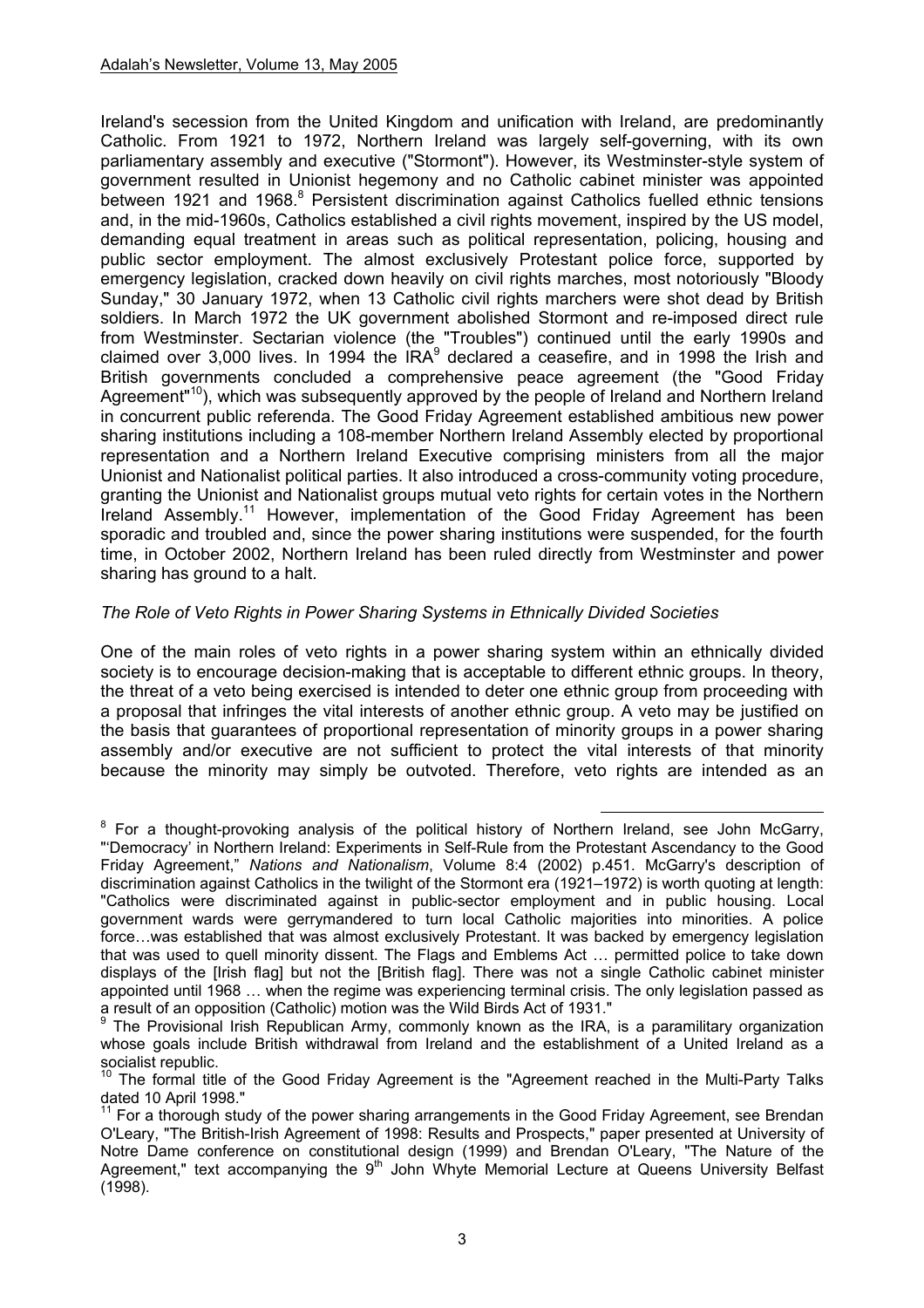ultimate guarantee to minority groups that they will be able to defend their vital interests if these are threatened. However, veto mechanisms are not the only possible way to defend the vital interests of a minority. The following sections will discuss some of the practical problems inherent in minority veto rights in power sharing systems.

### *Problems Relating to the Identity of the Veto Holder*

The first key issue that arises in relation to minority veto mechanisms is identifying an appropriate veto holder. A veto that is granted collectively to a number of different ethnic minorities acting as a single veto bloc may fail to perform its essential minority protection function as each ethnic group has its own unique traditions and culture, and its vital interests may conflict with those of other ethnic minorities in the bloc. Veto rights that are granted to one or more particular ethnic groups may prove ethnically divisive by discriminating against smaller ethnic minorities as well as groups that cross ethnic lines.

Macedonia's approach is to bundle all of its ethnic minorities into a single bloc for the purposes of minority veto protection. According to Macedonia's Constitution,<sup>12</sup> certain laws may only be passed by double majority vote in the Macedonian Assembly, namely, a majority within the Assembly as a whole that includes a majority of the votes of the Assembly members attending who "claim to belong to the communities not in the majority in the population of Macedonia." However, according to the latest Macedonian census of 2002, the 35.2% of Macedonia's population who do not belong to the ethnic Macedonian community comprise one large ethnic minority (the ethnic Albanians who represent 25.17% of the total population and hold a somewhat lower proportion of the total seats in the Macedonian Assembly) together with many smaller ethnic minorities.<sup>13</sup> Accordingly, while the ethnic Albanians have sufficient representation to veto legislation without the support of any of the other ethnic minorities, the smaller ethnic minorities can never veto legislation without the support of ethnic Albanians, so their vital interests are only protected to the extent that they overlap with those of the predominately Muslim ethnic Albanian group.

In contrast, Northern Ireland recognizes the veto rights of two specific communities, but its veto mechanism ignores representatives of parties that cross ethnic lines and therefore refuse to affiliate themselves with a particular ethnic/national group. According to the Good Friday Agreement, each member of the Northern Ireland Assembly is required to designate himself/herself as "Unionist", "Nationalist" or "Other," and this designation is used for "crosscommunity" voting procedures requiring thresholds of Unionist and Nationalist support. Crosscommunity votes can take either of two forms, namely, "parallel consent" (i.e. a simple majority in the Assembly including at least 50% within the Unionist group and 50% within the Nationalist group), or "weighted majority" (a 60% majority in the Assembly including at least 40% within the Unionist group and 40% within the Nationalist group). This form of mutual veto is designed to promote decisions which will be acceptable to both the majority Unionist group and the minority Nationalist group. However, one of the criticisms levelled at this approach is that it discriminates against the "Other" group and contributes to the entrenchment of the existing ethnic/national divide. Any Assembly member who is elected with the support of Protestants and Catholics and who refuses to designate himself/herself as "Unionist" or "Nationalist," either out of principle or for fear of alienating his/her Protestant or Catholic electorate, is ignored for the purposes of the veto mechanism and may be regarded as wielding less political power than Unionist or Nationalist Assembly members. This disparity in power is a very practical disincentive to vote for a cross-ethnic/national candidate, and the veto structure may therefore be regarded as contributing to the entrenchment of Northern Ireland's already deep ethnic/national divisions.

<sup>&</sup>lt;sup>12</sup> Articles 69(2) and 114(5) of the Macedonian Constitution (as amended in 2001).<br><sup>13</sup> See footnote 3 for a precise breakdown of Macedonia's population by ethnic affiliation.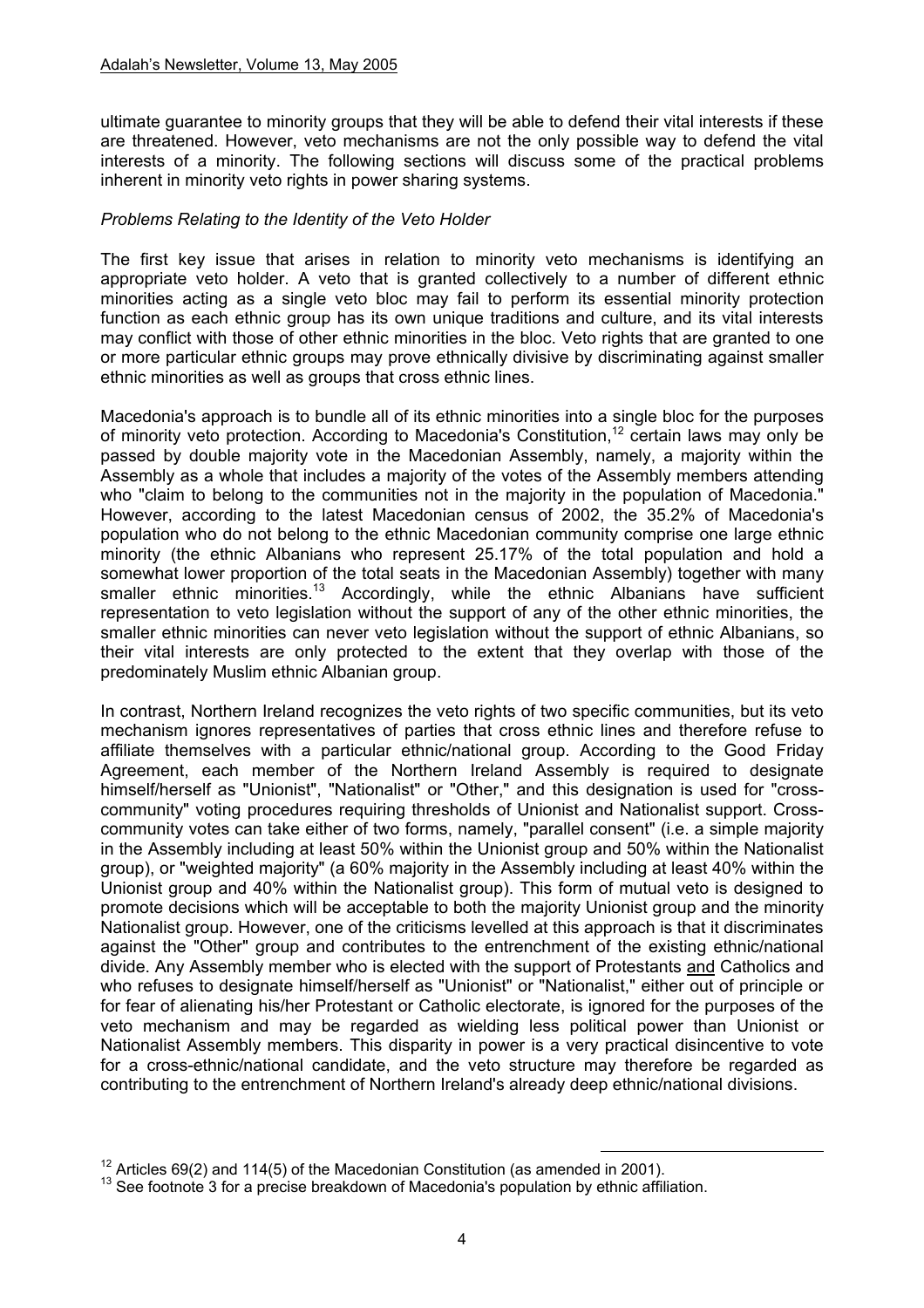### *Problems Relating to the Definition of the "Vital Interests" of the Minority*

A second practical problem associated with minority vetoes is defining the "vital interests" of a minority. If the "vital interests" of a minority are defined too narrowly, veto rights may fail to perform their essential function as a tool to protect the minority from having its essential interests overridden by a majority vote. However, if the "vital interests" of a minority are defined too widely, veto rights may be open to abuse as they will allow the minority to hold the majority to ransom over a wide range of legislative issues, and such abuse may ultimately discredit and destabilize the entire power sharing system.

Macedonia has opted to pre-determine the "vital interests" of its ethnic minorities by specifically identifying each interest that is protected by veto rights in the Macedonian Constitution. These protected interests include "laws that directly affect culture, use of language, education, personal documentation, and use of symbols,"14 and "local self-government … laws on local finances, local elections, boundaries of municipalities, and the [capital] city of Skopie."<sup>15</sup> Although this list may appear comprehensive, it is in fact narrower than the list of vital interests protected by veto rights in the constitutions of other Balkan states, including Bosnia-Herzegovina and Kosovo.<sup>16</sup> Furthermore, this rigid approach of identifying ethnic minorities' vital interests in an exhaustive list leaves no room for manoeuver for a particular minority to protect itself should new areas of vital interest emerge from time to time.

Northern Ireland has adopted a more flexible approach. Rather than confining "vital interests" to a pre-determined list, each community is granted the freedom to self-determine its "vital interests" to a much greater extent. The Good Friday Agreement identifies certain "key decisions" of the Northern Ireland Assembly which must always be taken by a cross-community vote. In other cases, however, a significant minority of Assembly members may trigger a requirement for a specific decision of the Assembly to be taken by a cross-community vote. In order to trigger a cross-community vote, at least 30 Assembly Members (out of a total of 108) must sign a "petition of concern" requesting one. However, some of Northern Ireland's political parties have expressed dissatisfaction with the "petition of concern" approach in practice.<sup>17</sup> Its very flexibility leaves it open to abuse by political parties who oppose the Good Friday Agreement and its power sharing arrangements, and whose ultimate aim in using veto rights may be to immobilize the decision-making process, or even destabilize the Good Friday Agreement's power sharing system.

#### *Problems Relating to Situations of Deadlock and/or Political Crisis following the Exercise of a Veto*

A third key issue that arises in the context of minority veto mechanisms is the emergence of deadlock or political crises after the exercise of a veto. The failure of a veto mechanism to provide for a mediation process to assist the different ethnic groups in arriving at a mutually

<sup>&</sup>lt;sup>14</sup> Article 69(2) of the Macedonian Constitution (as amended in 2001).<br><sup>15</sup> Article 114(5) of the Macedonian Constitution (as amended in 2001).<br><sup>16</sup> For a comparison of the power sharing arrangements in Bosnia-Herzegovin see Florian Bieber, "Institutionalizing Ethnicity in the Western Balkans – Managing Change in Deeply Divided Societies," *Working Paper No. 19* (Flensburg: European Centre for Minority Issues, 2004). Bieber is often critical of what he perceives to be the entrenchment of ethnic divisions in the Balkans through rigid power sharing institutional arrangements based on ethnicity.<br><sup>17</sup> Such critics include the Alliance Party, which, along with the Women's Coalition, is one of the few

political parties in the province that is not organized along sectarian lines. The Alliance Party has also proposed the introduction of a new voting mechanism for cross-community matters based on weighted majority voting free from ethnically worded vetoes based on designations of "Unionist," "Nationalist" or "Other."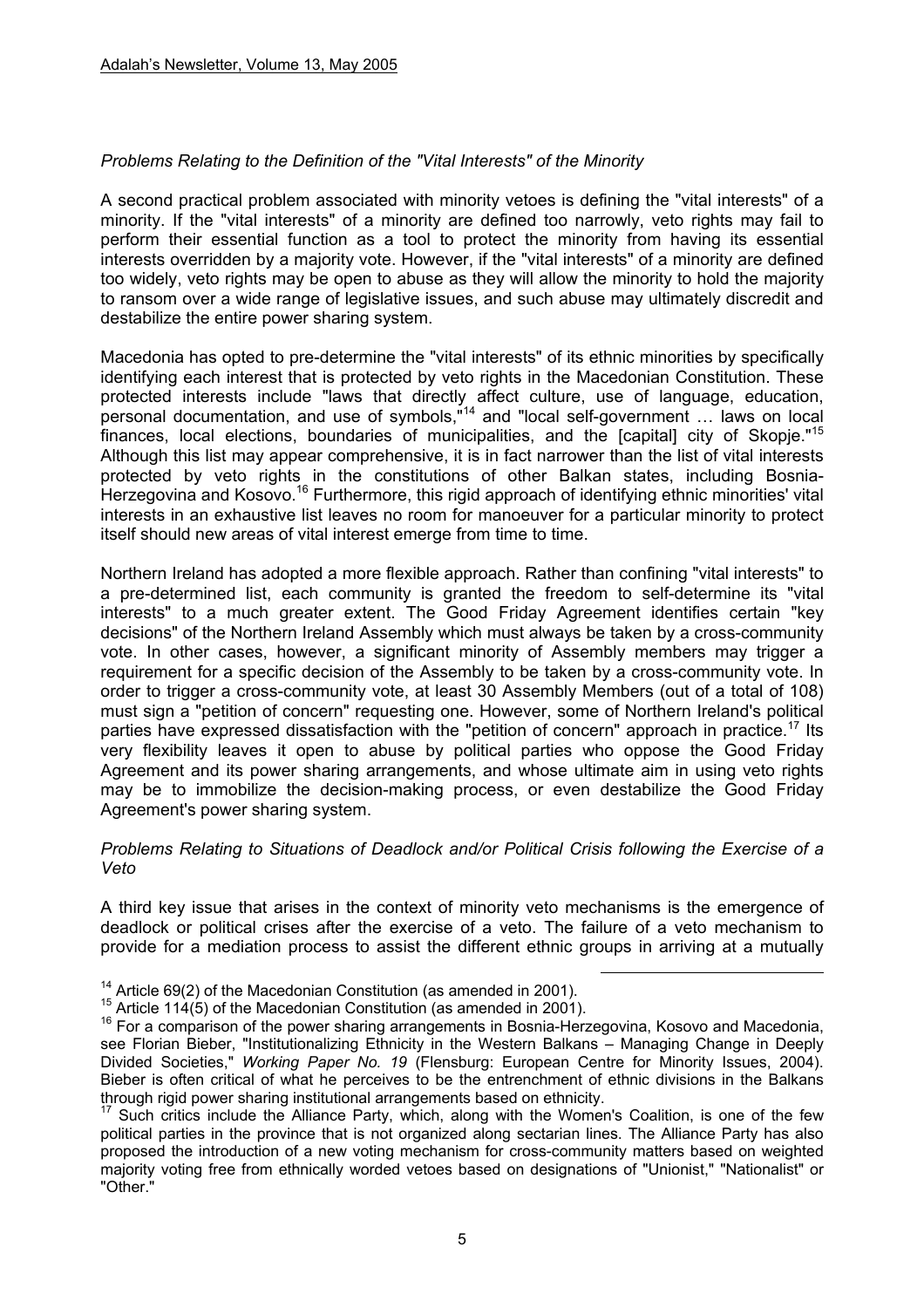acceptable solution following the exercise of a veto may lead to a period of political deadlock that is damaging to ethnic relations. Further, the manipulation of veto rights by opponents of a power sharing system whose true objective is to destabilize the power sharing system can result in a political crisis in which the veto functions as a weapon in an ethnic "showdown" with clear winners and losers, rather than as a tool of minority protection.

Northern Ireland provides a useful example of how veto rights may be manipulated to destabilize a power sharing system. The Good Friday Agreement provides for the appointment of the First Minister and the Deputy First Minister of the Northern Ireland Executive by a crosscommunity vote in the Northern Ireland Assembly. In November 2001, the appointments of David Trimble and Mark Durkan, the leaders of the then largest Unionist and Nationalist parties<sup>18</sup> as First Minister and Deputy First Minister respectively, received the support of over 70% of Assembly members. Nevertheless, the appointments were vetoed because the threshold for Unionist support was not reached after representatives of the anti-Good Friday Agreement Democratic Unionist Party and two rebels from David Trimble's own pro-Good Friday Agreement Ulster Unionist Party voted against the appointments. The resulting political crisis was almost fatal to Northern Ireland's power sharing system, since the Executive could not function until these offices were filled, and the Democratic Unionist Party called for suspension of the power sharing institutions and the re-imposition of direct rule from Westminster. The crisis was narrowly averted only when three Assembly members from a small political party that crosses the ethnic divide were persuaded to switch their designation temporarily from "Other" to "Unionist," and a second cross-community vote approved the appointments with the requisite majorities. Although this particular emergency was defused, the solution was artificial and unsustainable.

Like Northern Ireland, Macedonia's veto mechanism does not incorporate formal mediation procedures to help resolve deadlocks that may follow the exercise of a veto. However, Article 78 of the Macedonian Constitution establishes a Parliamentary Committee for Inter-Community Relations, comprised of seven representatives of ethnic Macedonians, seven representatives of ethnic Albanians, and five representatives of the smaller ethnic minorities. Although this committee is not specifically empowered to act as a mediator between ethnic groups following the use of a minority veto, it could conceivably assume this role under its wider brief of making proposals to promote inter-community relations. The fact that it is not dominated by either of the two largest ethnic groups would also lend it credibility as a mediator.

The final section will put forward an alternative approach to protecting the vital interests of minorities in power sharing arrangements that relies partly, but much less heavily, on veto rights.

### *Belgium's Alternative Approach*

One of the chief characteristics of Belgium's approach to protecting the vital interests of its different ethnic/linguistic groups is that each group is granted a high level of non-territorial autonomy over matters such as education, language and culture, which makes each group less dependent on veto rights as a means of protecting its vital interests. For decisions that still require veto protection (e.g. in fields reserved to central government that affect the vital interests of one of the communities), Belgium has a unique "Alarm Bell Procedure" (which I

<sup>&</sup>lt;sup>18</sup> One of the notable after-effects of the Good Friday Agreement and its sporadic implementation is the sharp reversal in the fortunes of political parties in both communities. The moderate unionist UUP and the moderate nationalist SDLP, which were traditionally the largest political parties in their respective communities, have recently been overtaken by the hardline anti-Good Friday Agreement unionist DUP and the hardline nationalist Sinn Fein. The UK general election of 5 May 2005 revealed the full extent of the province's political polarization: the DUP took nine seats, almost wiping out the UUP, who took only a single seat. On the nationalist side, the SDLP fared rather better, winning three seats to Sinn Fein's five seats.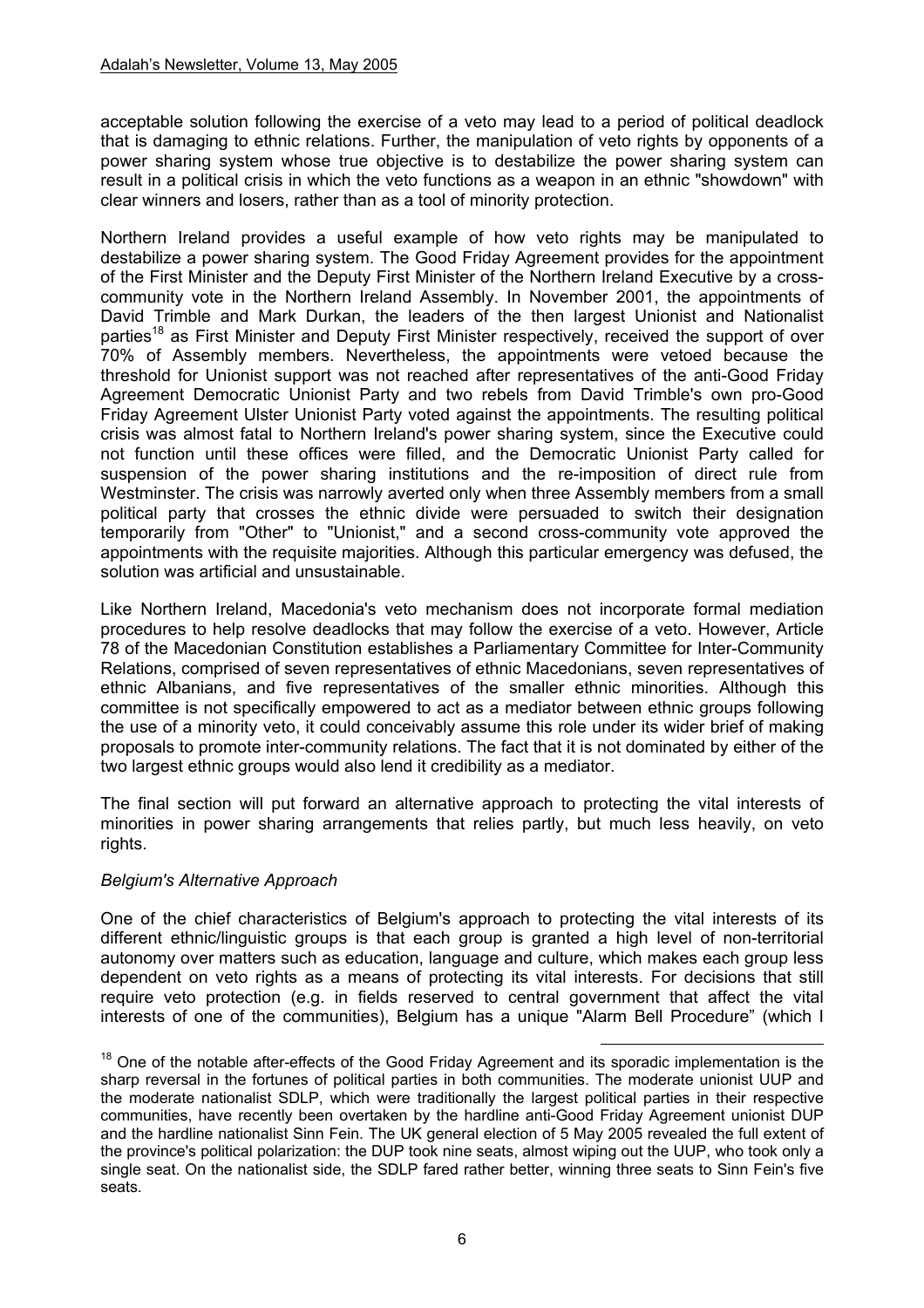describe as a "soft veto"), which minimizes the possibility of procedural abuse by opponents of power sharing, encourages mediation between different groups to end post-veto deadlock in a mutually acceptable manner, and generally minimizes the destabilizing effects associated with traditional vetoes (or "hard vetoes").

Belgium is a country with a long tradition of accommodating deep divisions between its Flemish and Walloon communities. The Flemish, who are Dutch speaking and concentrated in the region of Flanders, comprise approximately 58% of the total population. The Walloons, who are French speaking and concentrated in the region of Wallonia and the capital city, Brussels, comprise approximately 31% of the population. There is also a small German-speaking community. Belgium was established in 1831 and its suppression of the Dutch language in the 19<sup>th</sup> century fuelled Flemish nationalism and reinforced the separate linguistic and cultural identity of its population.<sup>19</sup> The decline of Wallonia's economy after the Second World War, and ensuing socio-economic disparities between Flanders and Wallonia, reinforced the existing linguistic cleavages in Belgium's population and sparked pressure for greater territorial autonomy for each region and greater non-territorial autonomy for each ethnic/linguistic community. In 1963 the country was divided into distinct linguistic regions. Some of these are officially unilingual (e.g. Flanders which is Dutch-speaking and Wallonia which is Frenchspeaking) and others are officially bilingual (e.g. Brussels). Several waves of constitutional amendments have followed, including the constitutional recognition of three distinct communities within Belgium in 1970, regionalization in 1980 and federalization in 1993.<sup>20</sup>

The first strand of Belgium's alternative approach is the granting of a high level of non-territorial autonomy to different ethnic/linguistic communities over some of their most vital interests, particularly education, language and culture. Article 2 of the Belgian Constitution provides that, "Belgium is made up of three Communities: the French Community, the Flemish Community, and the German-speaking Community". This is not simply an empty gesture of constitutional recognition; these Communities are granted budgets and enjoy significant levels of nonterritorial autonomy in matters including education, health, language policy and culture (e.g. arts, youth policy and tourism). Whether an individual is subject to the jurisdiction of a particular Community depends on that individual's affiliation with the Community, irrespective of where the individual resides in Belgium (e.g. the French-speaking Community has powers relating to the education of French speakers not only in French-speaking Wallonia but also in Dutchspeaking Flanders).<sup>21</sup> The fact that each Community is largely self-governing in relation to some of its most vital interests makes each Community less dependent on veto rights because, to a large extent, each Community is free to make its own decisions regarding these interests.<sup>22</sup>

 $19$  Linguistic affiliation is such a sensitive issue in Belgium that, since 1947, Belgian censuses have stopped collecting data about it. The questions that are not asked in an official census in an ethnically divided society are often very telling. In Northern Ireland, the census does not distinguish between "White

<sup>–</sup> British" and "White – Irish" ethnic groups, unlike the census in other parts of the United Kingdom.<br><sup>20</sup> For a full account of the forces that drove the unitary state of Belgium to become a federal state, see Liesbet Hooghe, "The Dynamics of Constitutional Change in Belgium," in Patrick Dunleavy and Jeffrey Stanyer, (eds.), (British Political Science Association, 1994), p.314, and Liesbet Hooghe, "Belgium: From Regionalism to Federalism," in John Coakley (ed.), *The Territorial Management of Ethnic Conflict*, (London: Frank Cass 1993), p. 41.

<sup>21</sup> For a fuller account of how non-territorial autonomy works in practice in Belgium, see Sherrill Stroschein, "What Belgium Can Teach Bosnia: the Uses of Autonomy in 'Divided House' States," *Journal* 

<sup>&</sup>lt;sup>22</sup> The reliance of each ethnic/linguistic group on veto rights at federal level is further reduced by the high degree of territorial autonomy granted to Belgium's three Regions recognized in Article 3 of the Belgian Constitution (the Flemish Region, the Walloon Region and the Brussels Region), particularly in relation to economic matters, and by the recognition of four distinct Linguistic Regions in Article 4 of the Belgian Constitution (the French-speaking Linguistic Region, the Dutch-speaking Linguistic Region, the bilingual Linguistic Region of Brussels-Capital and the German-speaking Linguistic Region).